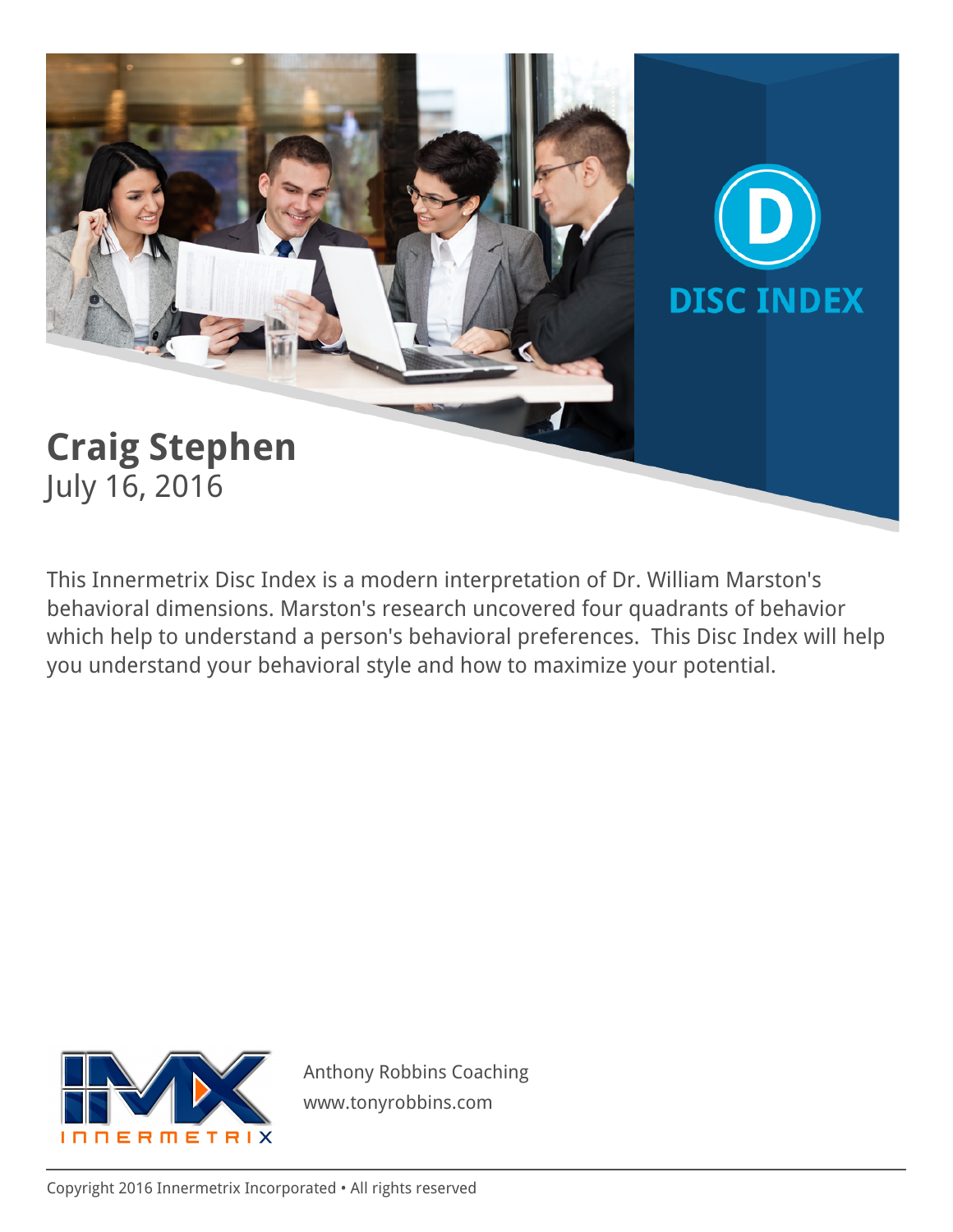



## **Natural and Adaptive Styles Comparison**

#### **Natural Style:**

The natural style is how you behave when you are being most natural. It is your basic style and the one you adopt when you are being authentic and true to yourself. It is also the style that you revert to when under stress or pressure. Behaving in this style, however, reduces your stress and tension and is comforting. When authentic to this style you will maximize your true potential more effectively.

#### **Adaptive Style:**

The adaptive style is how you behave when you feel you are being observed or how you behave when you are aware of your behavior. This style is less natural and less authentic for you or your true tendencies and preferences. When forced to adapt to this style for too long you may become stressed and less effective.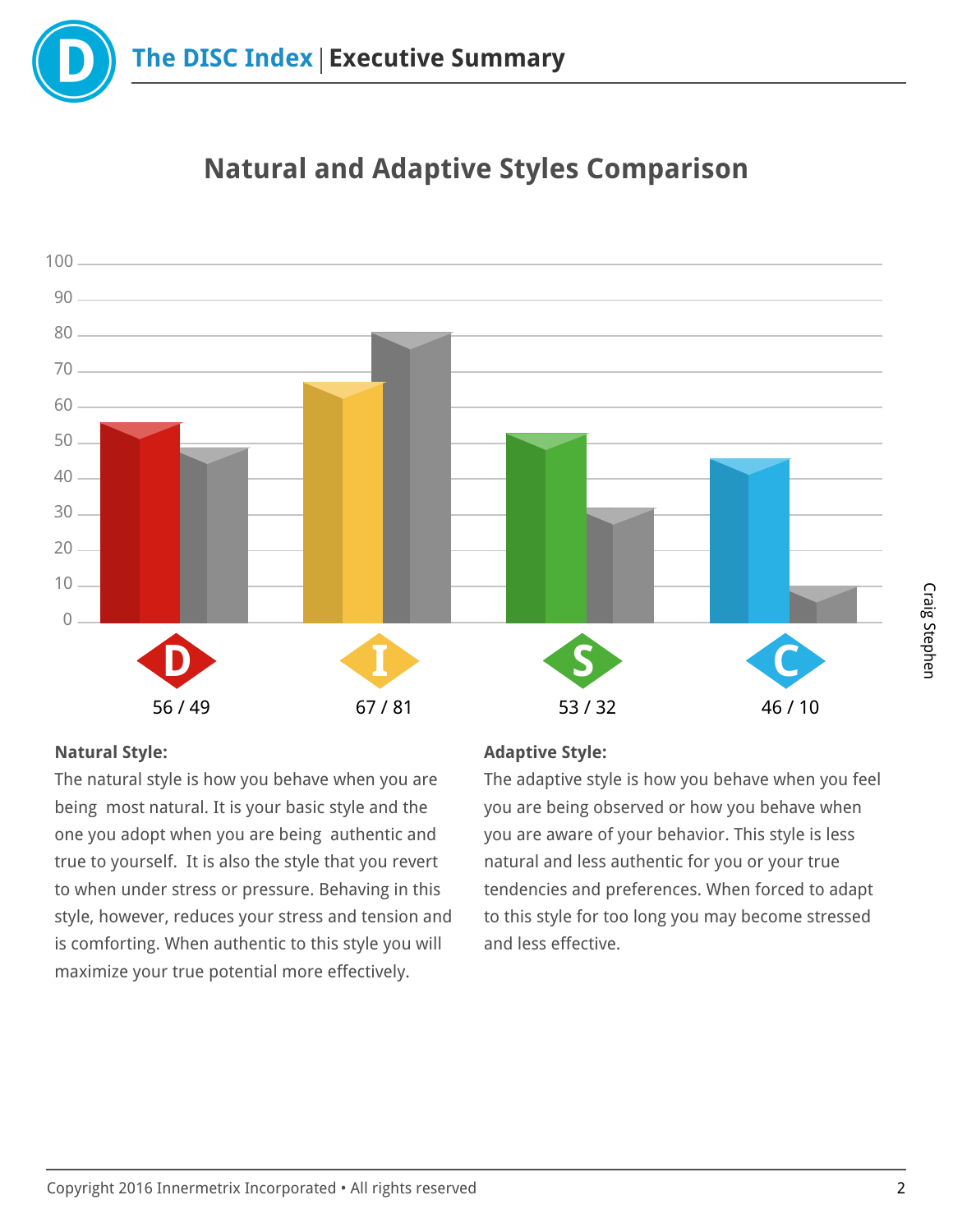

### **About This Report**

Research conducted by Innermetrix shows that the most successful people share the common trait of self-awareness. They recognize the situations that will make them successful, and this makes it easy for them to find ways of achieving objectives that fit their behavioral style. They also understand their limitations and where they are not effective and this helps them understand where not to go or how not to be as well. Those who understand their natural behavioral preferences are far more likely to pursue the right opportunities, in the right way, at the right time, and get the results they desire.

This report measures four dimensions of your behavioral style. They are:

- **D**ecisive your preference for problem solving and getting results
- **I**nteractive your preference for interacting with others and showing emotion
- **S**tability your preference for pacing, persistence and steadiness
- **C**autious your preference for procedures, standards and protocols

#### **This report includes:**

- **The Elements of DISC** Educational background behind the profile, the science and the four dimensions of behavior
- **The DISC Dimensions** A closer look at each of your four behavioral dimensions
- **Style Summary** A comparison of your natural and adaptive behavioral styles
- **Behavioral Strengths** A detailed strengths-based description of your overall behavioral style
- **Communication** Tips on how you like to communicate and be communicated with
- **Ideal Job Climate** Your ideal work environment
- **Effectiveness** Insights into how you can be more effective by understanding your behavior
- **Behavioral Motivations** Ways to ensure your environment is motivational
- **Continual Improvement** Areas where you can focus on improving
- **Training & Learning Style** Your preferred means of sharing and receiving styles
- **Relevance Section** Making the information real and pertinent to you
- **Success Connection** Connecting your style to your own life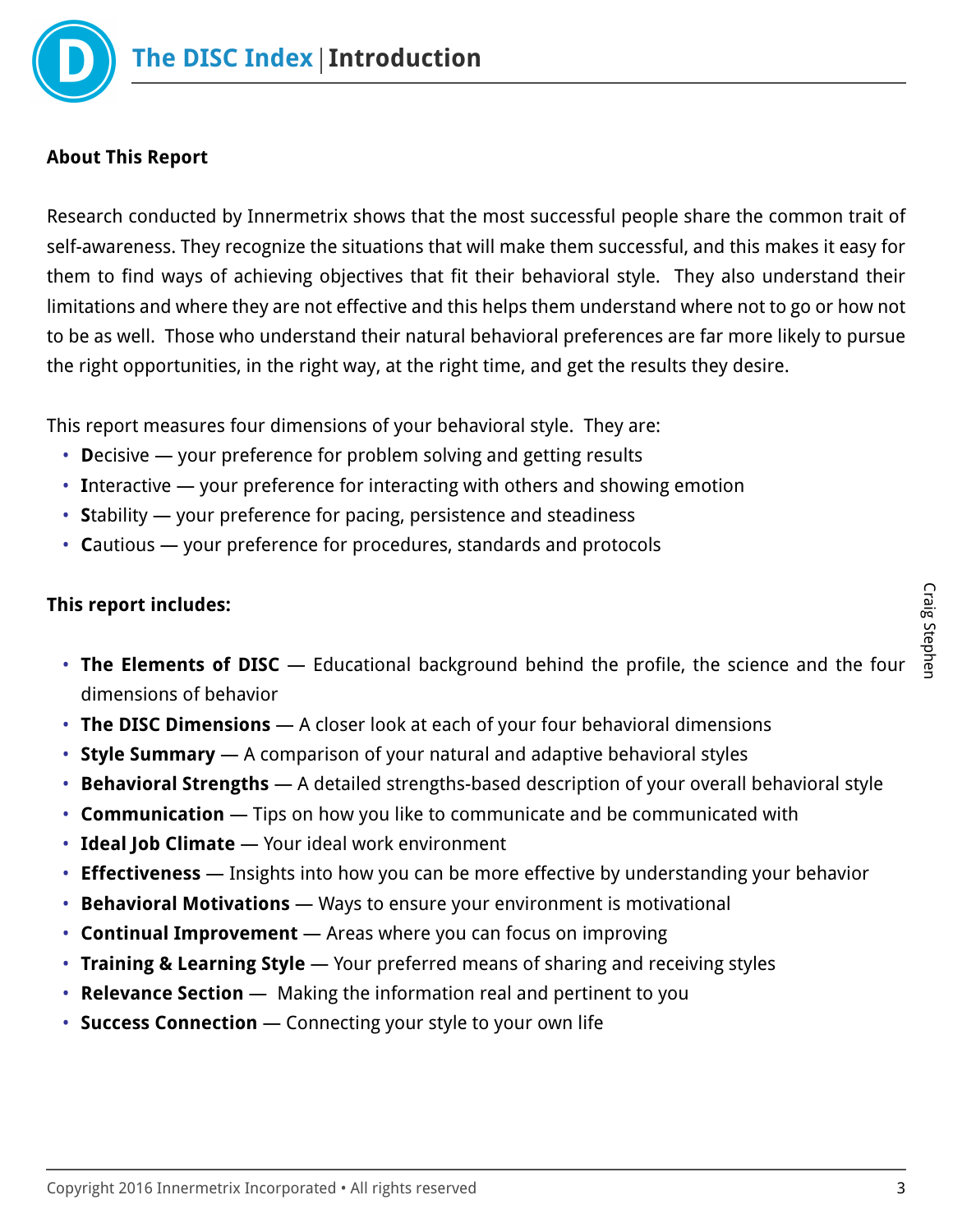

## **The Elements of the DISC-Index**

This DISC-Index report is unique in the marketplace for a number of reasons. You just completed the first ever click & drag DISC instrument on the market. This was constructed in a precise manner to allow for ease of responses, even in the midst of many difficult decisions. This intuitive interface allows you to focus on your answers, not the process.

Also, unlike other DISC instruments, this instrument allows you to rank all four items instead. As a result, this instrument produces zero waste in responses. Some instruments ask you to choose two items out of four, and leave two items blank. Those instruments have a 50% waste of terms, and do not provide for an efficient response process. The DISC Index instrument eliminates that response problem.

Another unique aspect of this DISC-Index report is that we present the DISC aspects of your behavior both as separate entities and as a dynamic combination of traits. This report presents the first time that each of the DISC elements are separated and developed as pure entities of themselves. This can serve as an important learning tool as you explore the deeper aspects of DISC. Your unique pattern of DISC traits is developed through the context of this report. Additionally, the following four pages will be devoted to exploring your DISC scores as separate components within the unique combination of traits that you exhibit.

A comment on contradictions: You may read some areas of this report that may contradict other text. This is due to the fact that many of us show contradictory behaviors in the normal course of our daily operations. Each of us are at times talkative and other times more reflective, depending on how we are adapting our behavior. The expression of these contradictions is a demonstration of the sensitivity of this instrument to determine these subtle differences in our natural and adaptive style.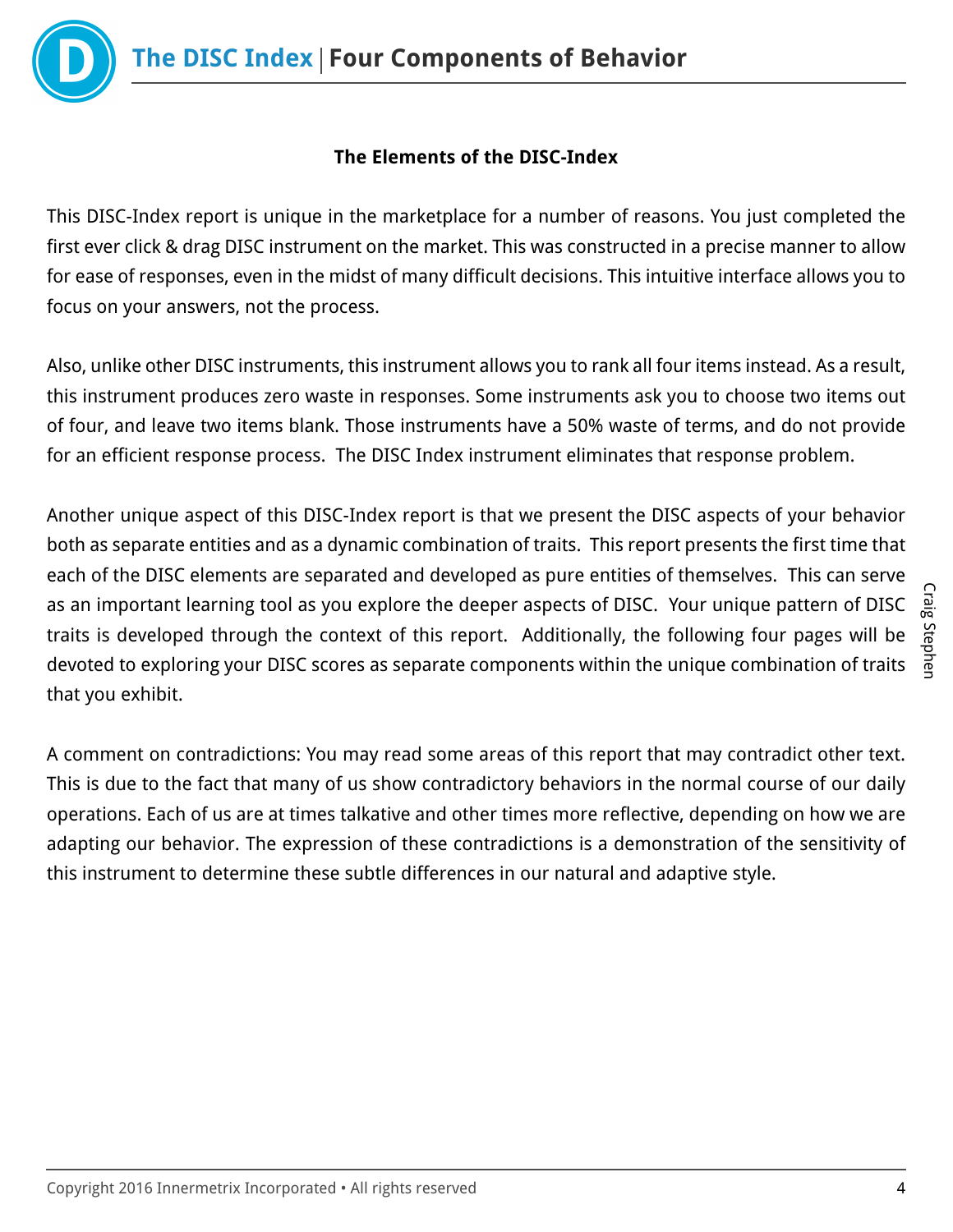

## **A closer look at the four components of your behavioral style**

| <b>Decisive</b>                                             | <b>Interactive</b>                                            | <b>Stabilizing</b>                                    | <b>Cautious</b>                                           |
|-------------------------------------------------------------|---------------------------------------------------------------|-------------------------------------------------------|-----------------------------------------------------------|
| <b>Problems:</b>                                            | <b>People:</b>                                                | Pace:                                                 | <b>Procedures:</b>                                        |
| How you tend to<br>approach problems and<br>makes decisions | How you tend to interact<br>with others and share<br>opinions | How you tend to pace<br>things in your<br>environment | Your preference for<br>established protocol/<br>standards |
| <b>High D</b>                                               | <b>High I</b>                                                 | <b>High S</b>                                         | <b>High C</b>                                             |
| <b>Demanding</b>                                            | <b>Gregarious</b>                                             | <b>Patient</b>                                        | <b>Cautious</b>                                           |
| <b>Driving</b>                                              | Persuasive                                                    | Predictable                                           | Perfectionist                                             |
| Forceful                                                    | <b>Inspiring</b>                                              | Passive                                               | Systematic                                                |
| Daring                                                      | Enthusiastic                                                  | Complacent                                            | Careful                                                   |
| Determined                                                  | Sociable                                                      | Stable                                                | Analytical                                                |
| Competitive                                                 | <b>Poised</b>                                                 | Consistent                                            | Orderly                                                   |
| Responsible                                                 | <b>Charming</b>                                               | Steady                                                | <b>Neat</b>                                               |
| Inquisitive                                                 | Convincing                                                    | Outgoing                                              | <b>Balanced</b>                                           |
| Conservative                                                | <b>Reflective</b>                                             | <b>Restless</b>                                       | Independent                                               |
| Mild                                                        | Matter-of-fact                                                | Active                                                | Rebellious                                                |
| Agreeable                                                   | Withdrawn                                                     | Spontaneous                                           | Careless                                                  |
| <b>Unobtrusive</b>                                          | <b>Aloof</b>                                                  | <b>Impetuous</b>                                      | <b>Defiant</b>                                            |
| <b>Low D</b>                                                | <b>Low I</b>                                                  | <b>Low S</b>                                          | Low C                                                     |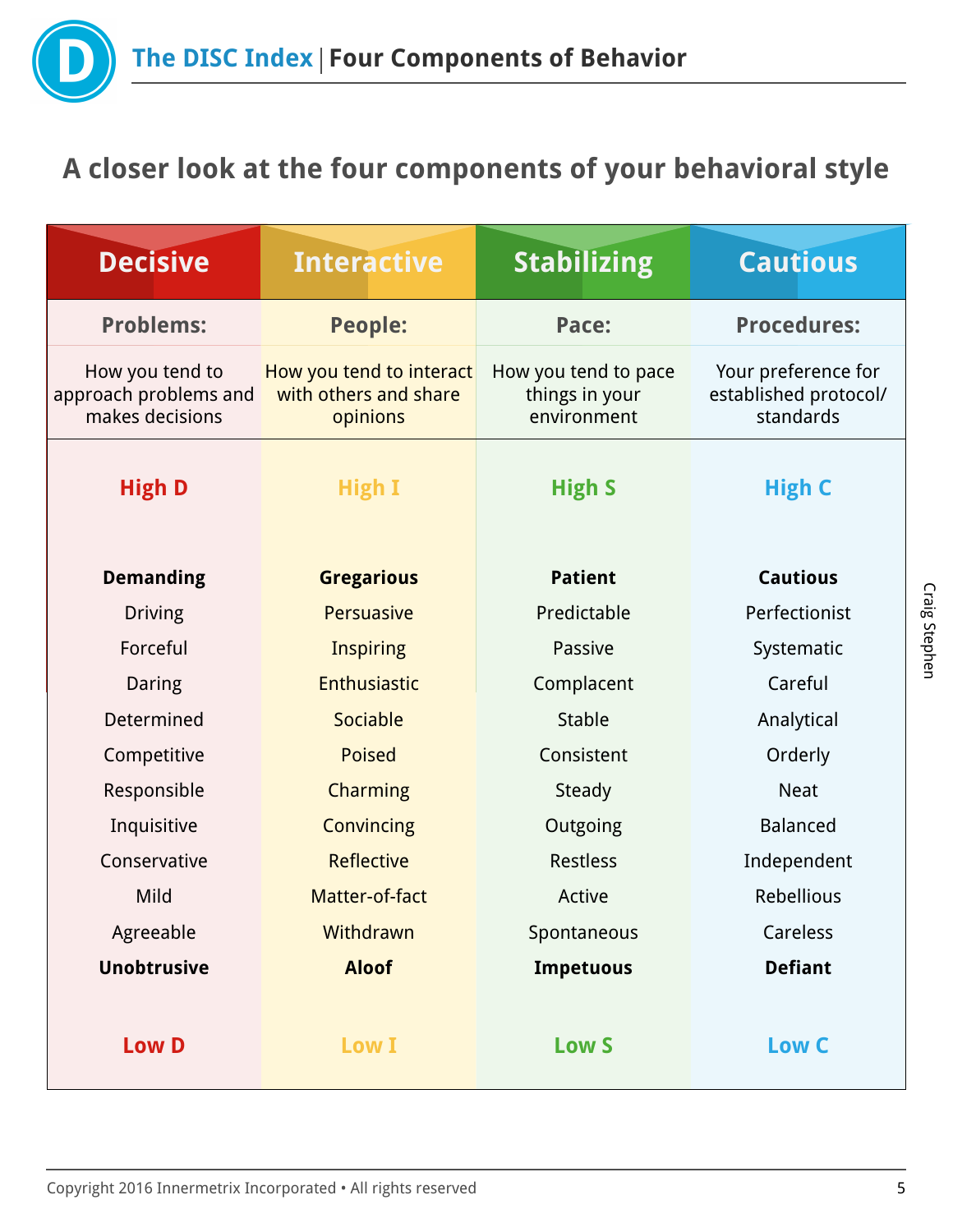

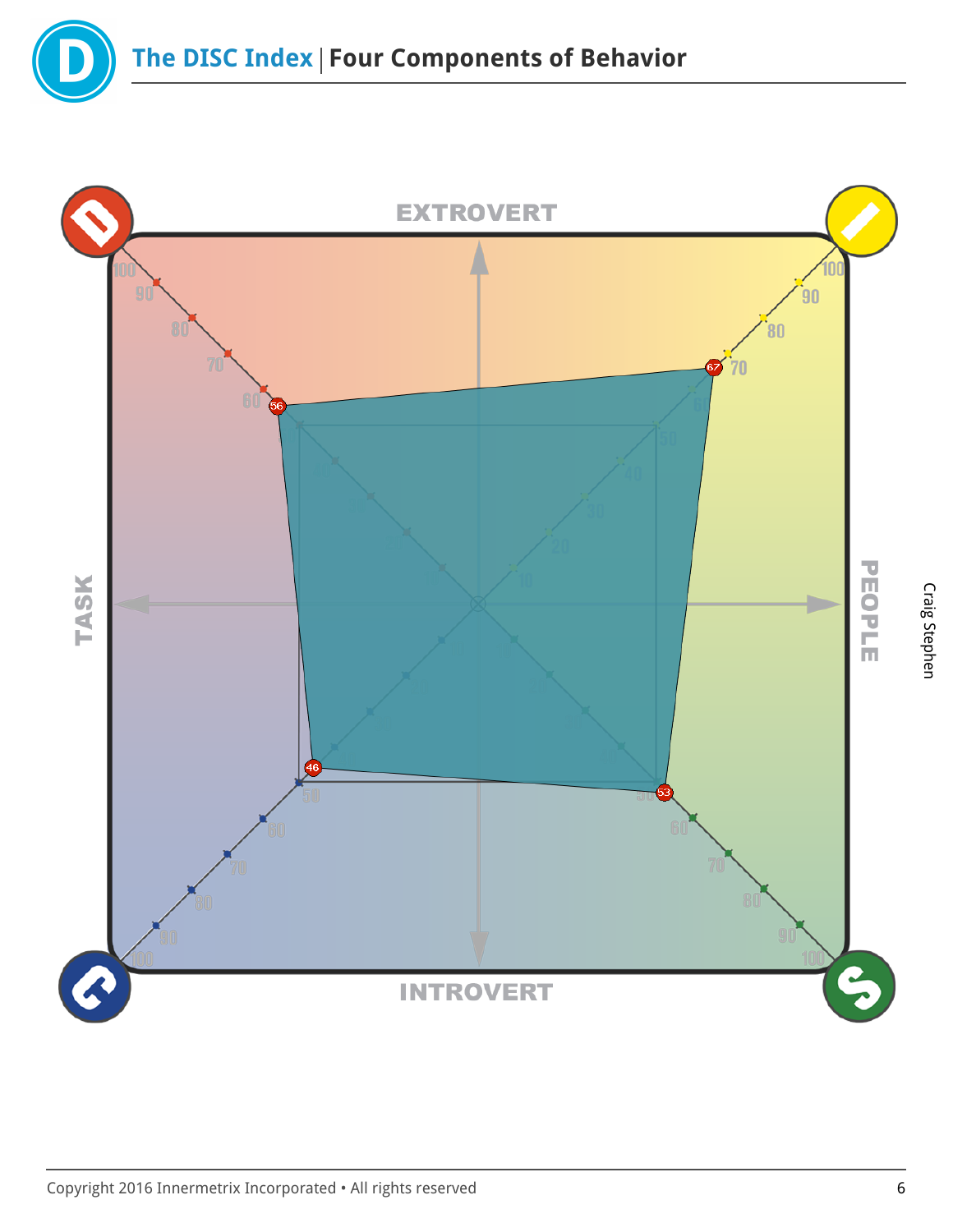**The DISC Index Four Components of Behavior**



## **Decisive**

## **Your approach to problem-solving and obtaining results**

The D in DISC represents Decisiveness. Your score on this scale, represented below, shows your location on the D spectrum based on the pattern of your responses. A high score doesn't mean good, and a low score doesn't mean bad, as this is a spectrum or continuum of behavioral traits. For example:

## **Higher D** —

Tend to solve new problems very quickly and assertively. They take an active and direct approach to obtaining results. The key here is new problems such as those that are unprecedented or haven't happened before. There may also be an element of risk in taking the wrong approach or developing an incorrect solution, but those with a High D score are willing to take those risks, even if they may be incorrect.

#### **Lower D** —

Tend to solve new problems in a more deliberate, controlled, and organized manner. Again, the key here is new and unprecedented problems. The Lower D style will solve routine problems very quickly because the outcomes are already known. But, when the outcomes are unknown and the problem is an uncertain one, the Lower D style will approach the new problem in a calculated and deliberate manner by thinking things through very carefully before acting.



Natural  $56$  / Adaptive  $49$  Your score shows a high average score on the 'D' spectrum. The comments below highlight some of the traits specific to just your unique score.

- You are pretty competitive in the things you do on both the personal and professional side.
- You are comfortable pushing the envelope when it comes to what authority you do possess if it gets results.
- You are likely the one to initiate action before others.
- You can miss smaller but important details because you were moving too fast or focused too much on the big picture.
- You can be sufficiently assertive without being pushy or nervy.
- Your patience is likely not great and you can become impatient when things don't happen quickly enough for you.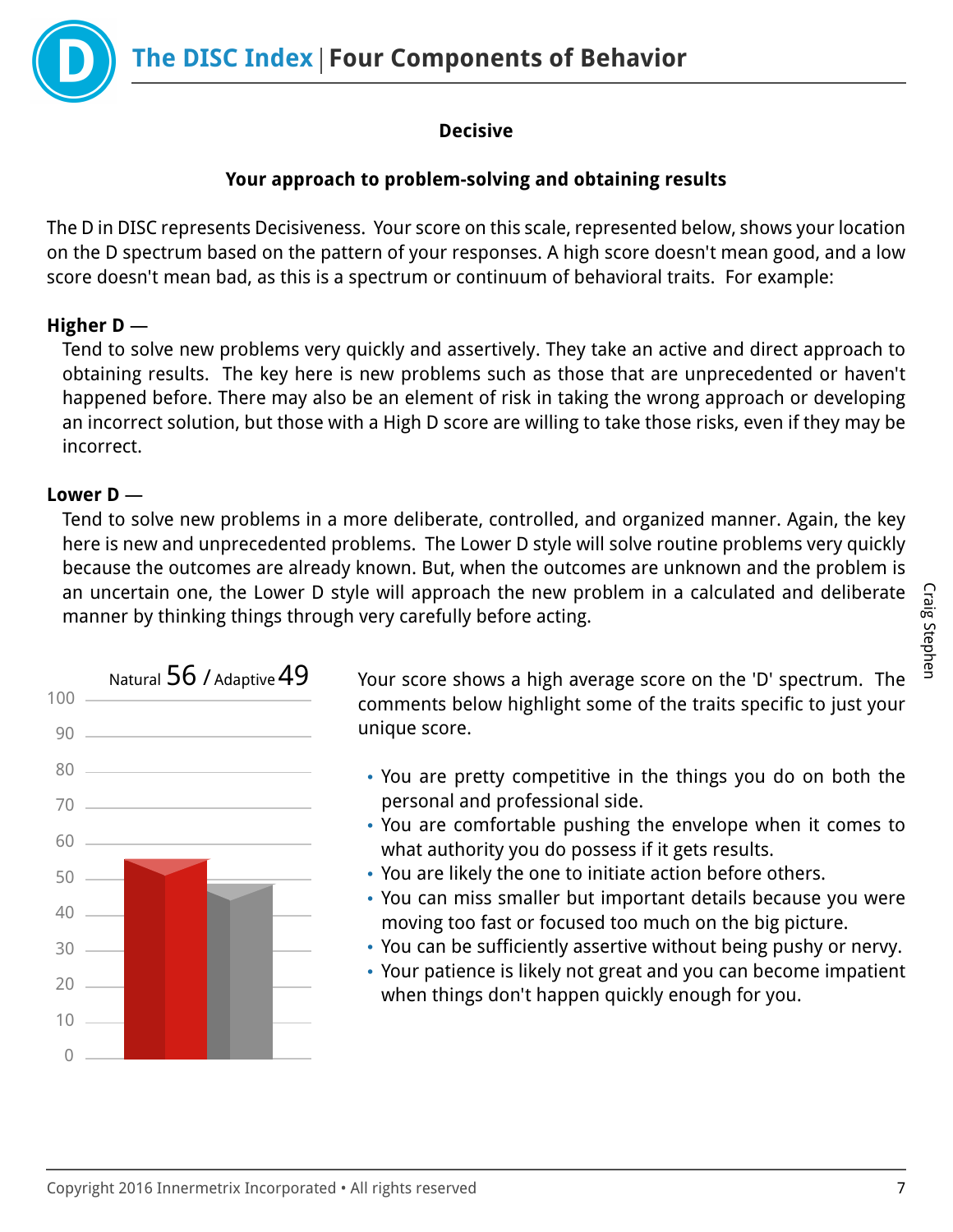

## **Interactive**

#### **Your approach to interacting with people and display of emotions.**

The I in DISC represents Interactive. Your score on this scale represented below shows your location on the I spectrum based on the pattern of your responses. A high score doesn't mean good, and a low score doesn't mean bad, as this is a spectrum or continuum of behavioral traits. For example:

#### **Higher I** —

Tend to meet new people in an outgoing, gregarious, and socially assertive manner. The key here is new people whom one hasn't met before. Many other styles are talkative, but more so with people that they've known for some time. The Higher I scores are talkative, interactive and open even with people whom they have just initially met. People scoring in this range may also be a bit impulsive. Generally speaking, those with the Higher I scores are generally talkative and outgoing.

## **Lower I** —

Tend to meet new people in a more controlled, quiet and reserved manner. Here's where the key word "new people" enters the equation. Those with Lower I scores are talkative with their friends and close associates, but tend to be more reserved with people they've just recently met. They tend to place a premium on the control of emotions, and approach new relationships with a more reflective approach than an emotional one.



Natural  $67$  / Adaptive  $81$  Your score shows a moderately high score on the 'I' spectrum. The comments below highlight some of the traits specific to just your unique score.

- You tend to naturally trust others and their ideas.
- Sometimes you can express your opinion too much.
- You make an effective coach or counselor for others on the team.
- You bring a definite optimistic attitude to projects and tasks.
- You are influential and talkative.
- You can be pretty disorganized and lack great attention to detail.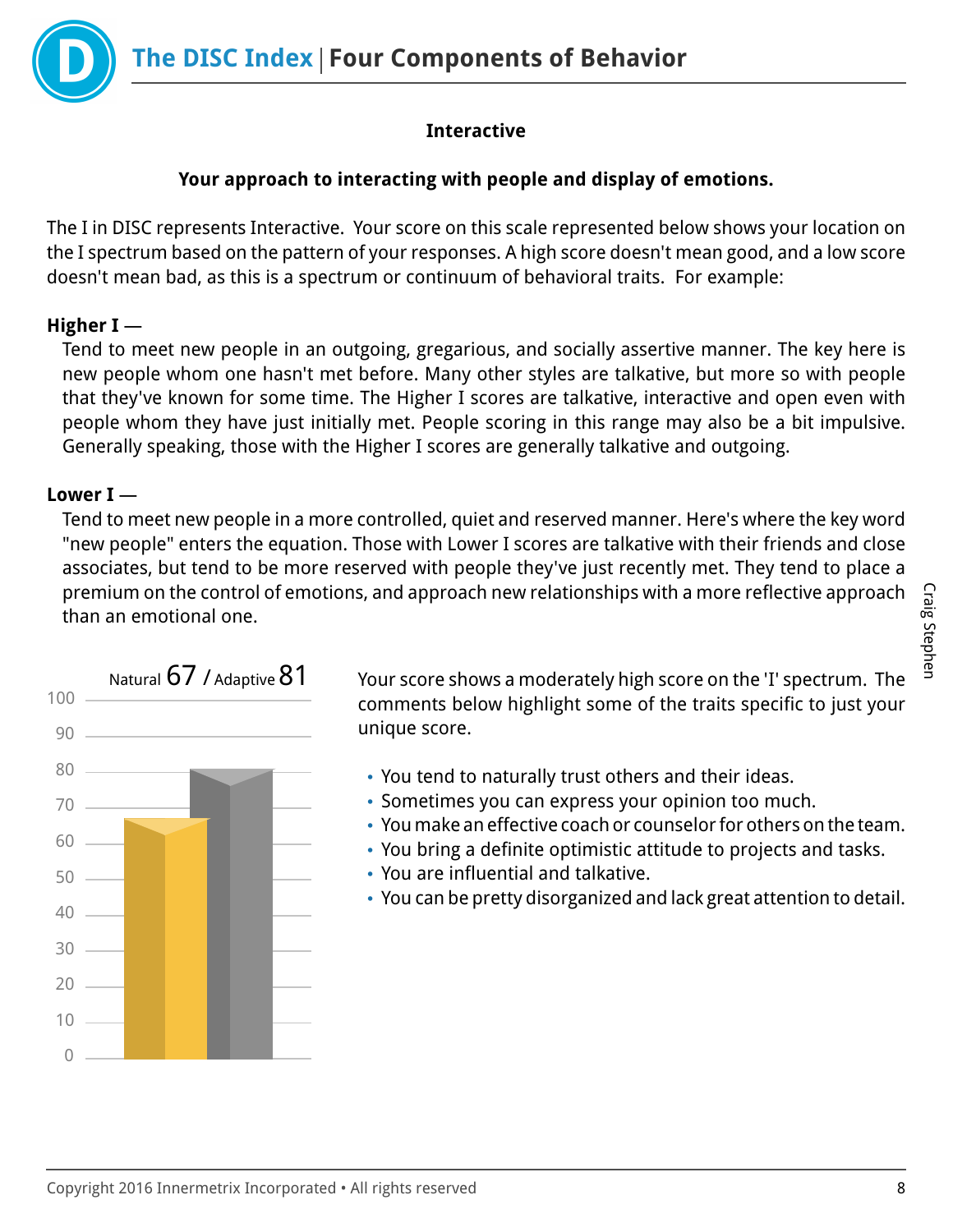**The DISC Index Four Components of Behavior**



## **Stabilizing**

## **Your approach to the pace of the work environment**

The S in DISC represents Stabilizing. Your score on this scale represented below shows your location on the S spectrum based on the pattern of your responses. A high score doesn't mean good, and a low score doesn't mean bad, as this is a spectrum or continuum of behavioral traits. For example:

## **Higher S** —

Tend to prefer a more controlled, deliberative and predictable environment. They place a premium on security of a work situation and disciplined behavior. They also tend to show a sense of loyalty to a team or organization, and as a result, may have a greater longevity or tenure in a position than some other styles. They have an excellent listening style and are very patient coaches and teachers for others on the team.

## **Lower S** —

Tend to prefer a more flexible, dynamic, unstructured work environment. They value freedom of expression and the ability to change quickly from one activity to another. They tend to become bored with the same routine that brings security to the Higher S traits. As a result, they will seek opportunities and outlets for their high sense of urgency and high activity levels, as they have a preference for spontaneity.



Natural  $53$  / Adaptive  $32$  Your score shows a high average score on the 'S' spectrum. The comments below highlight some of the traits specific to just your unique score.

- You serve to stabilize others on a team who are perhaps too maverick.
- You don't like rocking the boat unless you absolutely have to.
- You can accept change, but you require a good argument for it first.
- You tend to be a calming influence on those with whom you work.
- You prefer setting minimum levels of consistency and stability or control.
- You bring a high degree of self-control to work. You steadily move towards the completion of a task.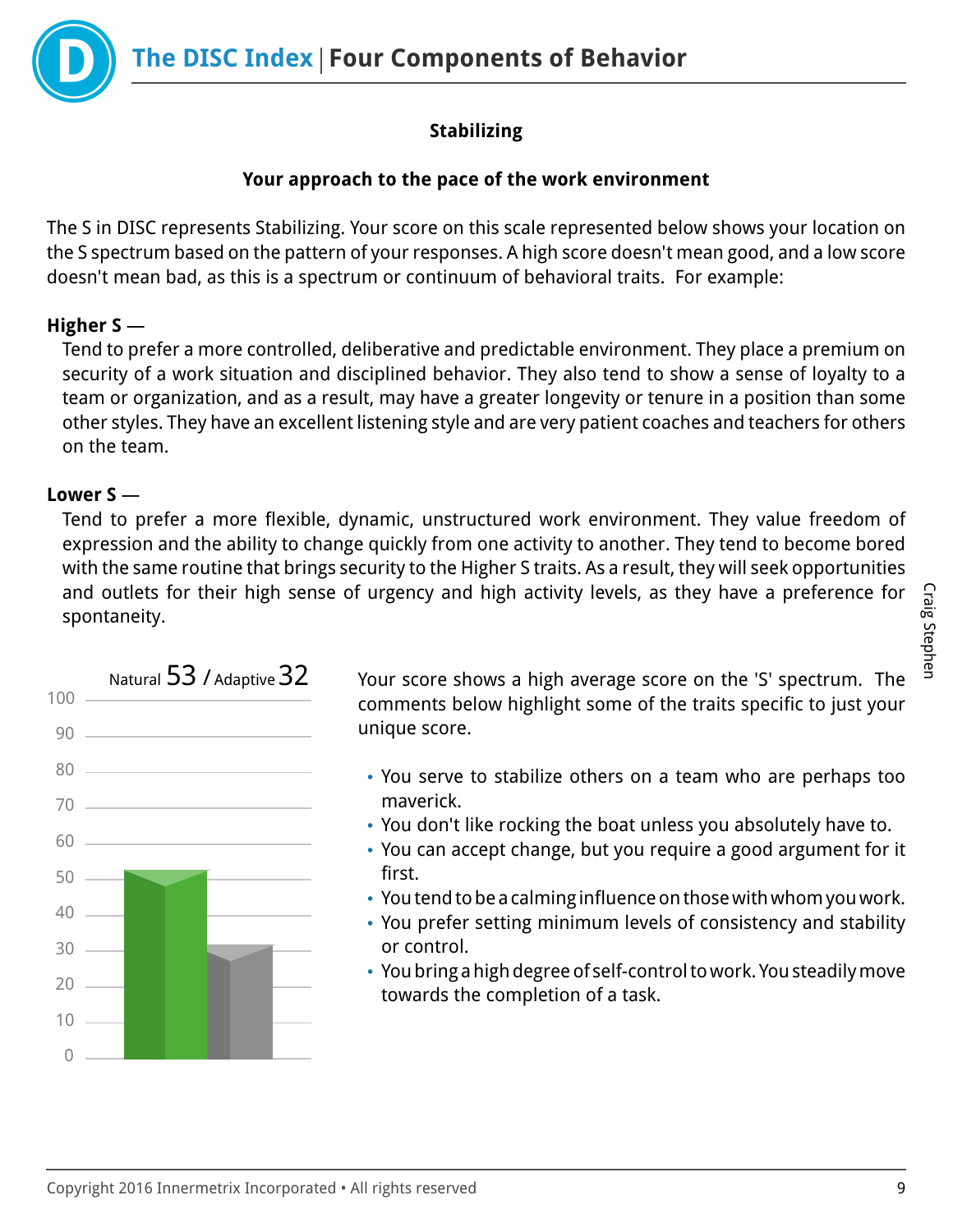

## **Cautious**

## **Your approach to standards, procedures, and expectations.**

The C in DISC represents Cautiousness. Your score on the scale represented below shows your location on the C spectrum based on the pattern of your responses. A high score doesn't mean good, and a low score doesn't mean bad, as this is a spectrum or continuum of behavioral traits. For example:

## **Higher C** —

 Tend to adhere to rules, standards, procedures, and protocol set by those in authority whom they respect. They like things to be done the right way according to the operating manual. "Rules are made to be followed" is an appropriate motto for those with higher C scores. They have some of the highest quality control interests of any of the styles and frequently wish others would do the same.

## **Lower C** —

Tend to operate more independently from the rules and standard operating procedures. They tend to be bottom-line oriented. If they find an easier way to do something, they'll do it by developing a variety of strategies as situations demand. To the Lower C scores, rules are only guidelines, and may be bent or broken as necessary to obtain results.



Natural  $46$  / Adaptive  $10$  Your score shows a low average score on the 'C' spectrum. The comments below highlight some of the traits specific to just your unique score.

- You are flexible enough to work with or without a lot of structure or order.
- You like taking your own way to the results.
- To you, the end usually justifies the means.
- To you, rules are guidelines, not concrete.
- You prefer to act as your "own person" rather than follow the norm.
- You are practical and realistic.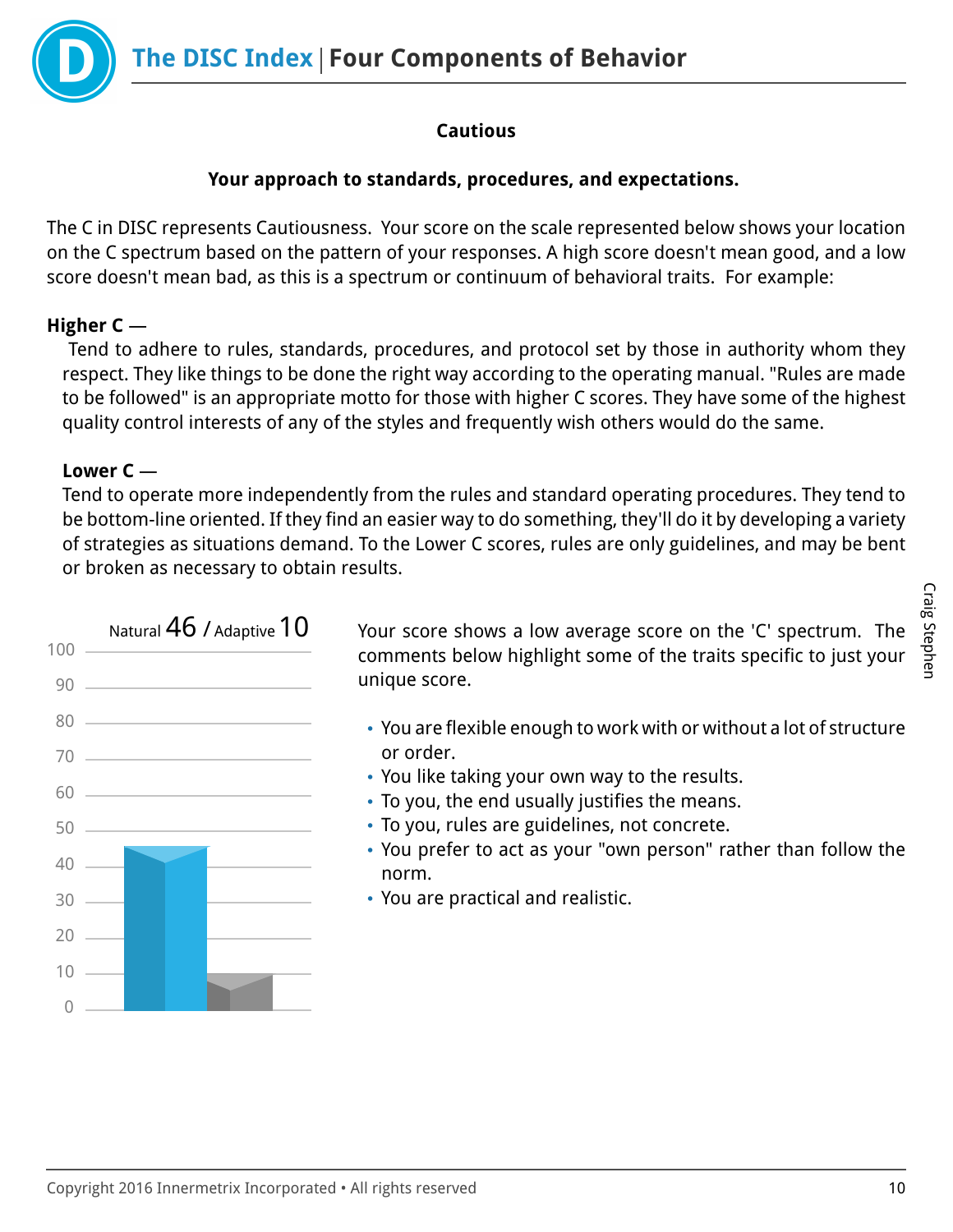

## **Natural Style Pattern:**

Your natural style is the way you tend to behave when you aren't thinking about it. This is where you are most comfortable (natural). This is also the style you will revert back to when under stress or moving too quickly to be consciously thinking about modifying your behavior. Finally, this is the style you should seek to be true to in your daily roles. Being natural will return better results with less effort and stress. The following statements are true to just your unique natural style:

- Shows the rare ability to be a calming influence on angry people, because of active listening and high degree of patience and optimism.
- Listens carefully to alternatives before making a judgment.
- Prefers to establish relationships for the team or organization that are based on long-standing contacts, rather than brief superficial communications.
- Tends to have a 'long fuse' and is not easily angered while on the job, although may take some of the anger and vent it at home.
- An excellent, empathic listening style.
- Tends not to force your own ideas on others with edicts, but rather by offering considered suggestions.
- Persuades others not with hype, but rather with warmth, sincerity, and understanding.
- May be sought out by others in the organization to assist with a personal or team problem.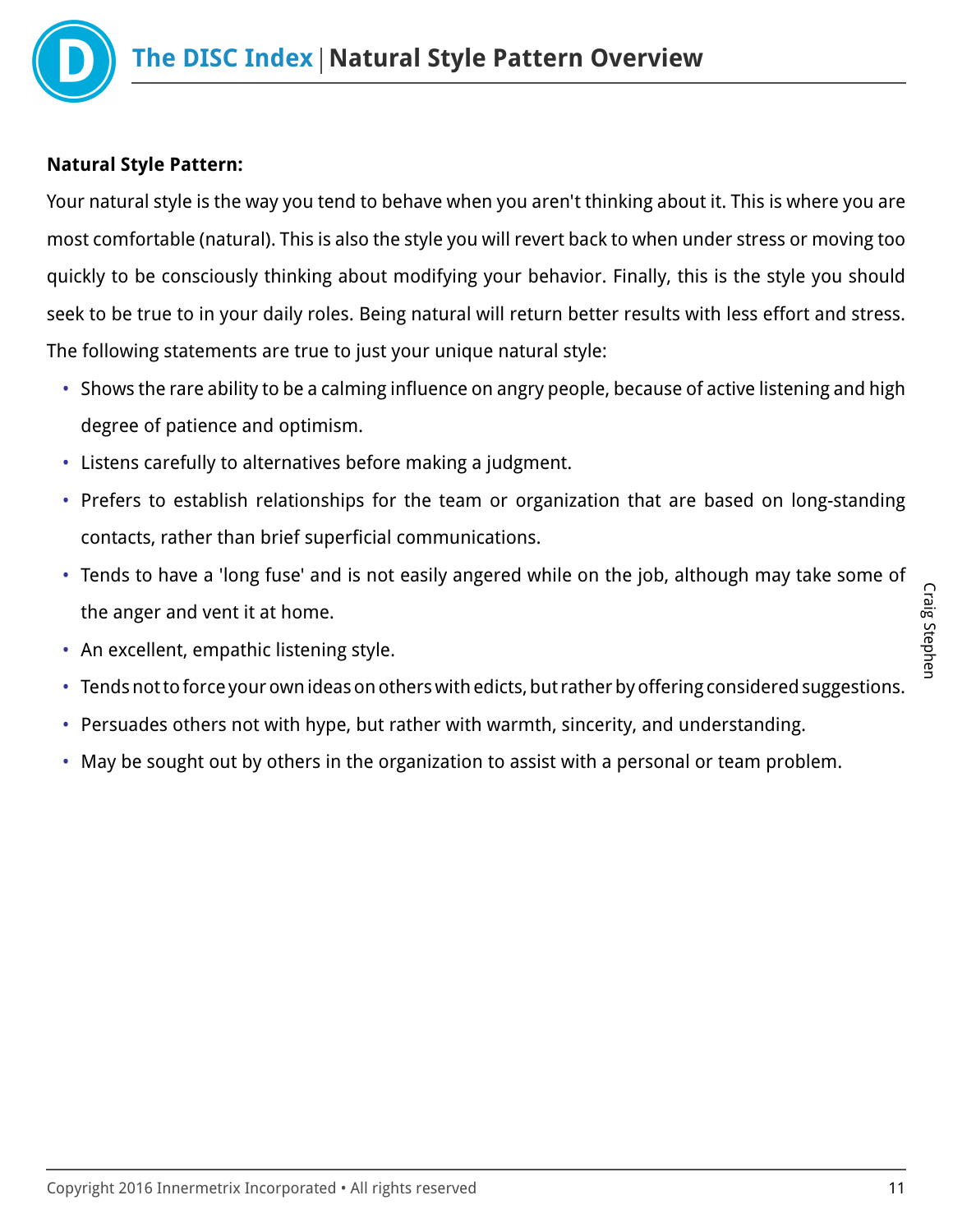

#### **Adaptive Style Pattern:**

This is the style of behavior you adapt to when you are conscious of your own behavior, when you feel you are being observed or whenever you are trying to better fit a situation. This is not a natural style for you, but still one of your two styles none-the-less. In other words, it is the way you feel you "should" behave when thinking about it. The statements below are specific to your individual Adaptive style:

- You are motivated by promoting ideas and generating enthusiasm in others.
- Known as one with a remarkable ability to shift the mood from serious to lighthearted smoothly and easily.
- You show motivation for a strong determination towards own agenda, and will work to motivate others to that position.
- You tend to be very extraverted and if in the midst of a mundane project, you may use creativity or spontaneity to make the activity more exciting.
- You want to be known as very people oriented. You like people, and want to be liked in return.
- You tend to have a moderate to higher sense of urgency, and you may become easily bored by mundane or routine projects.
- May want to seek specialized assignments that can capitalize on your social and motivational skills.
- You usually show a positive sense of humor, and can sometimes relieve a tense moment by a subtle comment, quick wit, or verbal quip.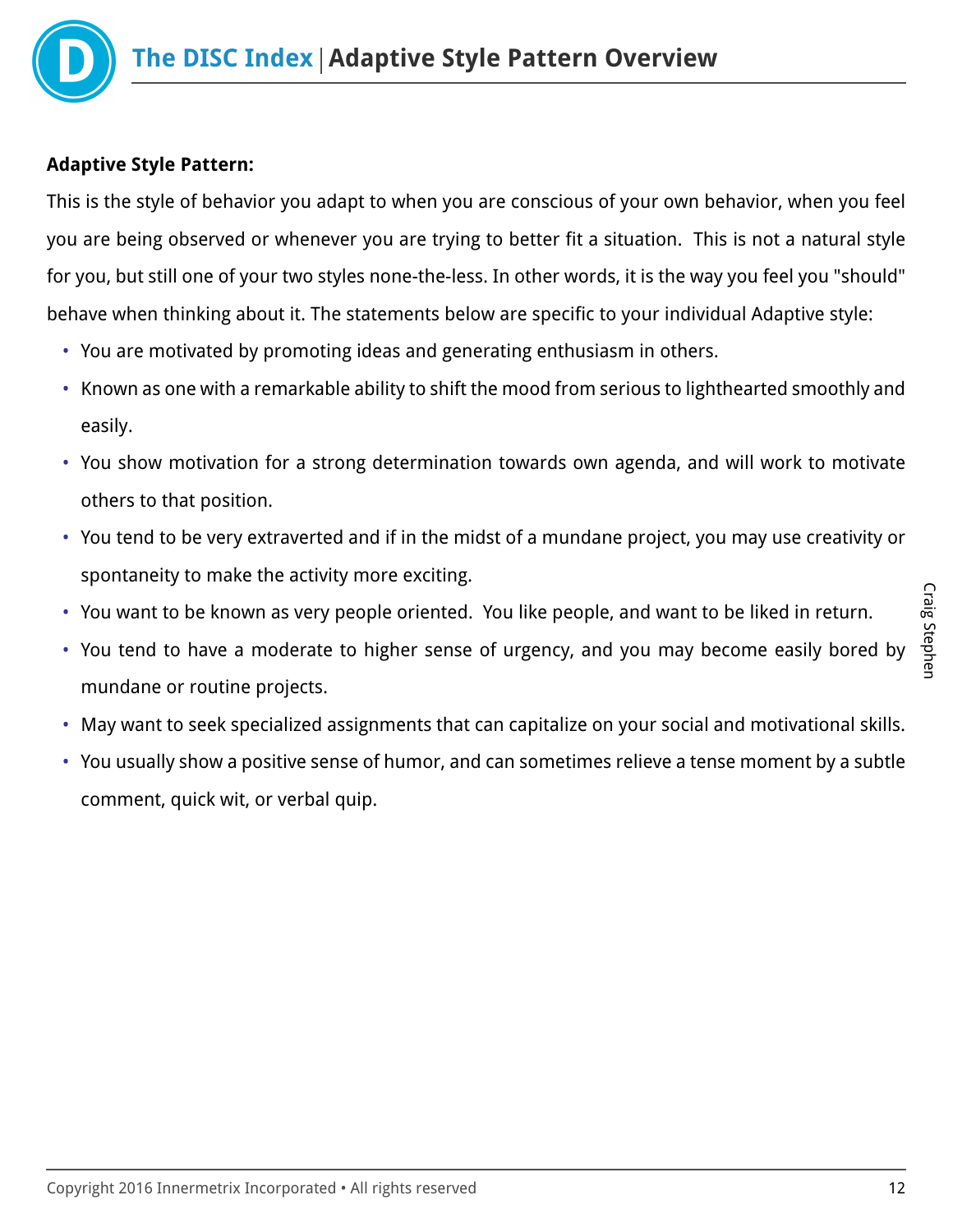

Based on your behavioral style there are certain opportunities for becoming more effective by being aware of how you prefer, and enjoy, to behave. The items below may assist you in your professional development growth. By understanding these items you may find explanations for why you may be stuck in some areas of your life and why other aspects give you no trouble at all. You could be more effective by:

- Setting more ambitious deadlines, pushing the limits a little more.
- Working in an environment with little hostility and conflict.
- Being more direct when communicating.
- Avoiding heavy detail work.
- Working in a favorable climate without high pressure or chaos.
- Delegating better.
- Stay positive and optimistic under high pressure moments.
- Learning to say "no" more often to avoid spreading yourself too thin.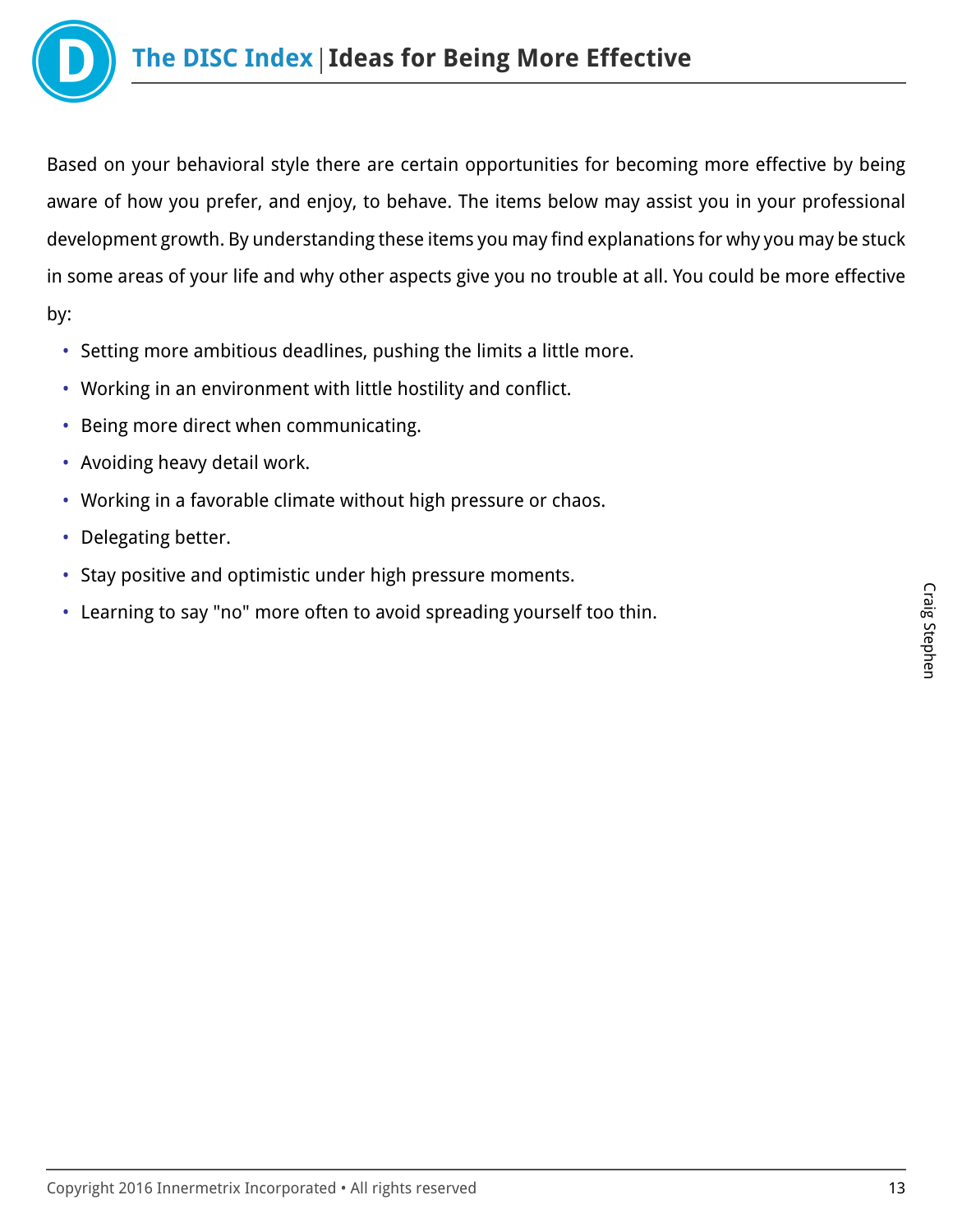

Your behavioral style will cause you to be motivated by certain factors in your environment. Having these present may make you feel more motivated, and productive. The following are things that you may want in your surroundings to feel optimally motivated:

- Awards to confirm ability, skill, or achievements.
- An environment offering mobility around the office or around the country.
- Public recognition of accomplishments and meeting of goals.
- A system of support to assist with the details and follow-through.
- Social recognition for success on a project or achieving a goal.
- Assignments that allow for a variety of people-contacts.
- Acceptance as an important member of a group or team.
- A strong, visible group or organization with which to identify.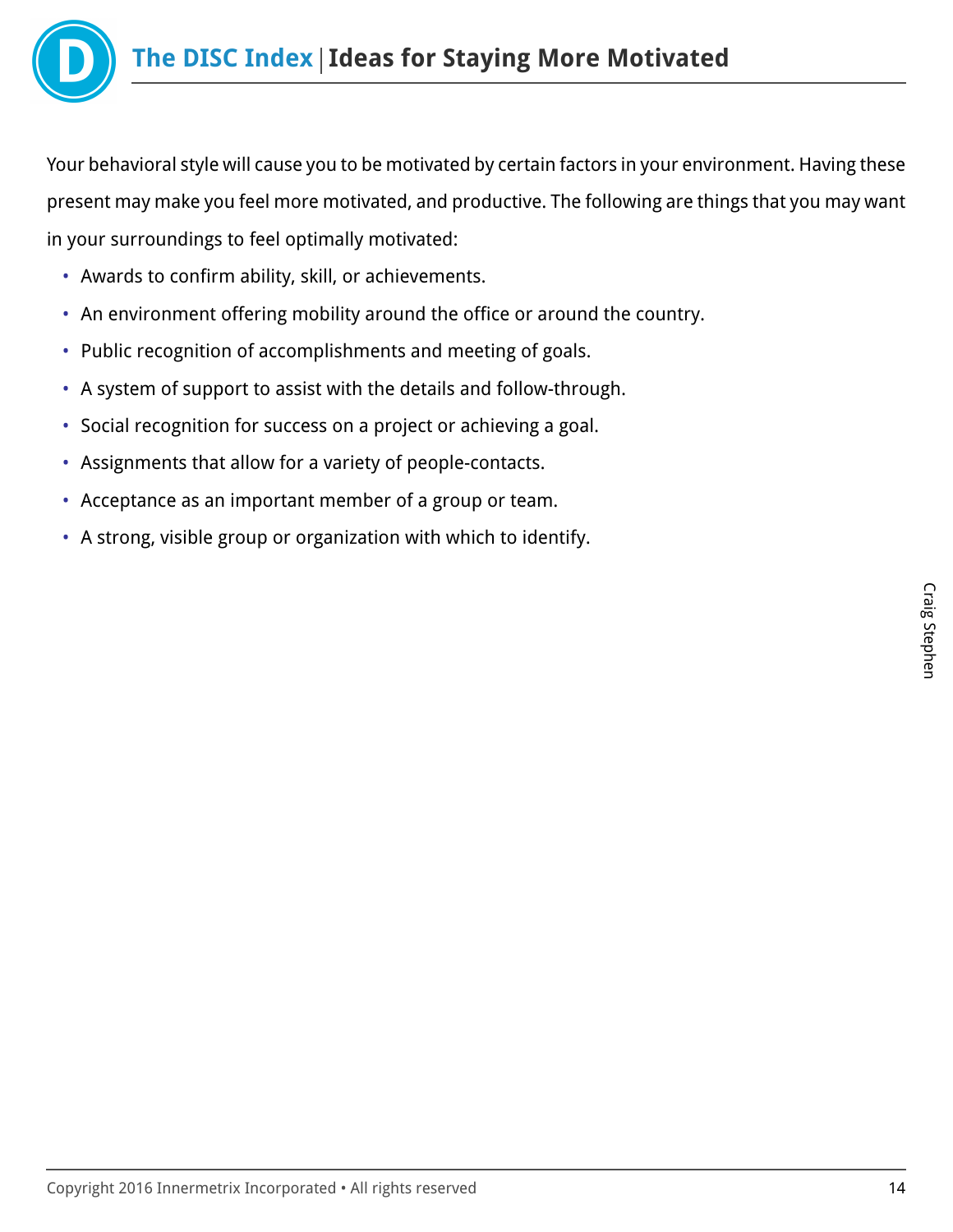

Each behavioral style contains certain unique strengths as a result of how your four behavioral dimensions relate to each other. Understanding your own unique behavioral strengths is an important part of putting your new level of self-awareness to work for your success and satisfaction. The following statements highlight specific strengths of your behavioral style:

- Works hard for the team objectives and goals.
- Able to negotiate conflicts into win-win situations.
- The high optimism helps motivate the team toward its goals.
- Demonstrates an appropriate combination of people-orientation plus listening ability and may serve as a sought-after coach or counselor to peers within the organization.
- Able to build positive relationships with internal and external stakeholders.
- Brings a positive sense of humor, and not at the expense of others.
- Able to reach goals by working with and supporting the efforts of others on the team.
- Brings a high 'sincerity-factor' to the team climate.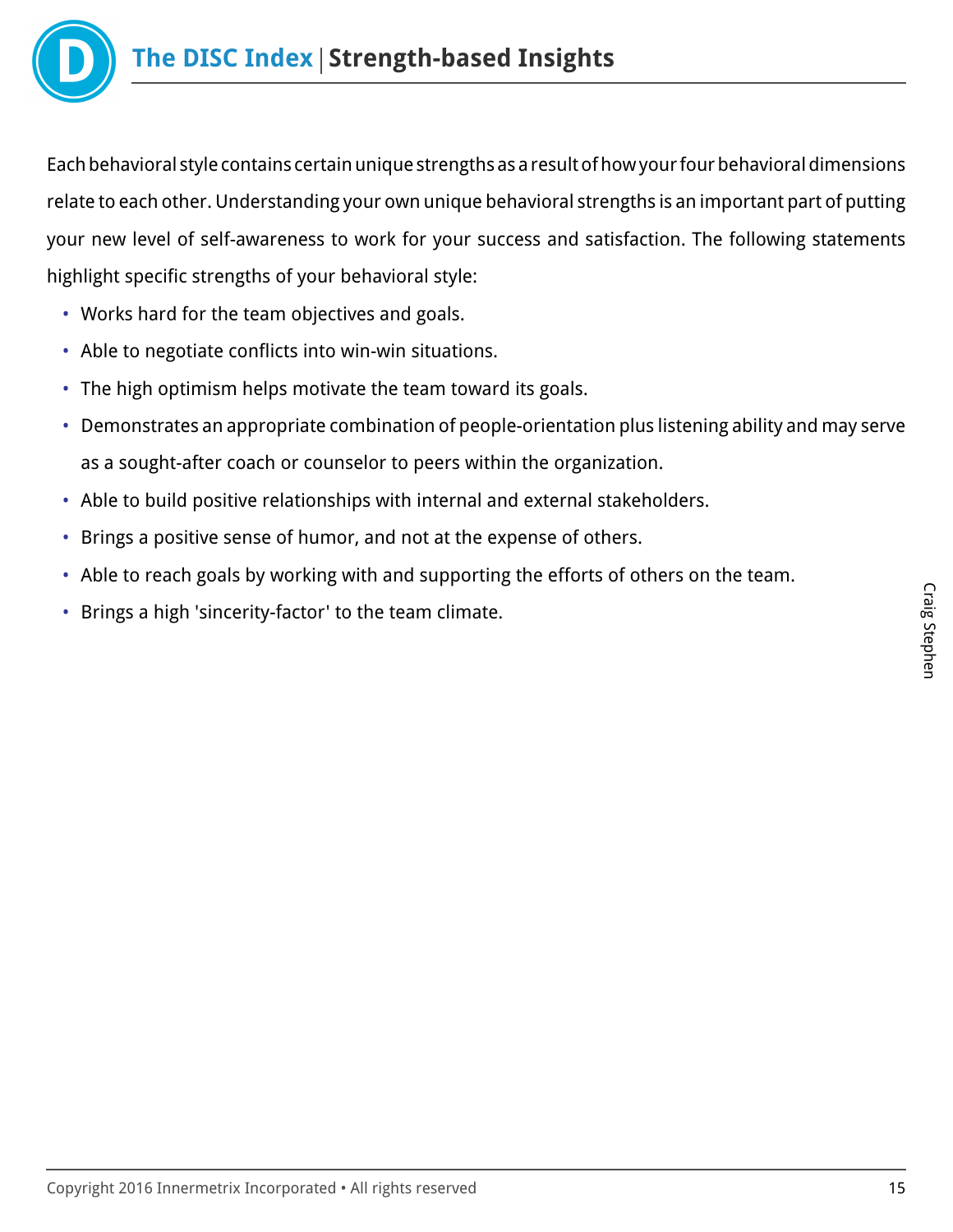

Your behavioral style plays a significant role in determining what aspects of an environment you like. The items below will help you understand what will define an ideal working climate for you. Based on how you prefer to behave, an ideal climate for you is one that provides you with:

- Public recognition for accomplishments.
- Variety in the work tasks and multiple projects.
- Freedom to move around, either in the office or around the country.
- Activities to get and maintain attention of others.
- Freedom of speech and expression.
- Building a network of people and contacts with groups.
- Projects needing you to motivate and persuade people.
- A non-hostile working environment.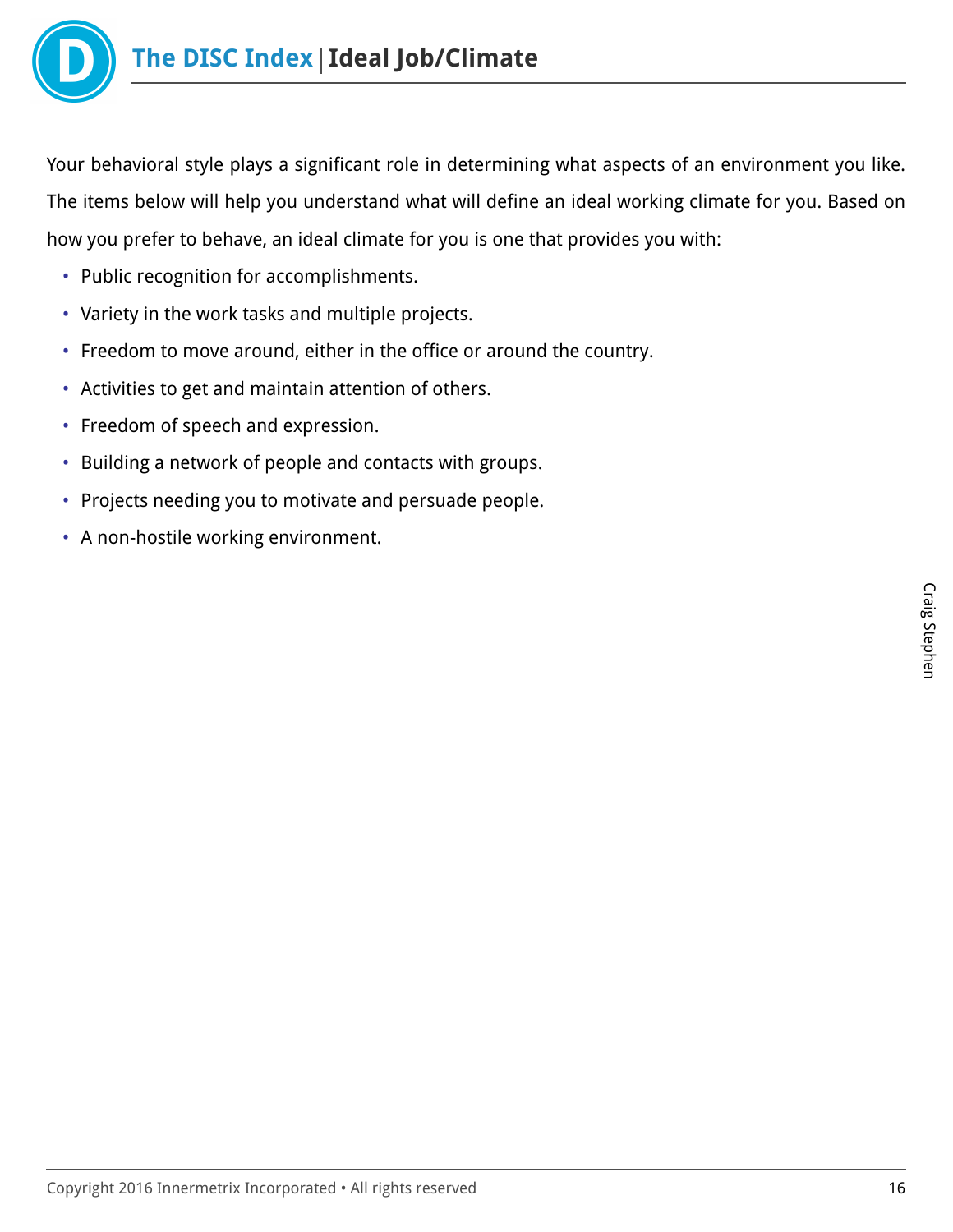

Along with strengths, all behavioral styles come with areas that could become weaknesses - if depended upon or not acknowledged. The trick is not to manufacture a weakness in the first place by depending on these things.

Here are a few items that could become problematic for you if not acknowledged or known. Your awareness of the potentials below is your best step in making sure they remain only potential problems. Due to your behavioral style, you may tend to:

- Be overly tolerant with individuals who are unproductive.
- Be slow to make decisions due to a need to consider the people-side of all issues.
- Lack a high sense of urgency, especially when under pressure.
- Hold a bit of a grudge toward those who offer criticism.
- Hesitate to correct or discipline those who need it for fear of offending someone.
- Take constructive criticism too personally.
- Need some coaching in time management and in setting deadlines that are more ambitious.
- Show less emphasis on productivity and more emphasis on the people-side of a project.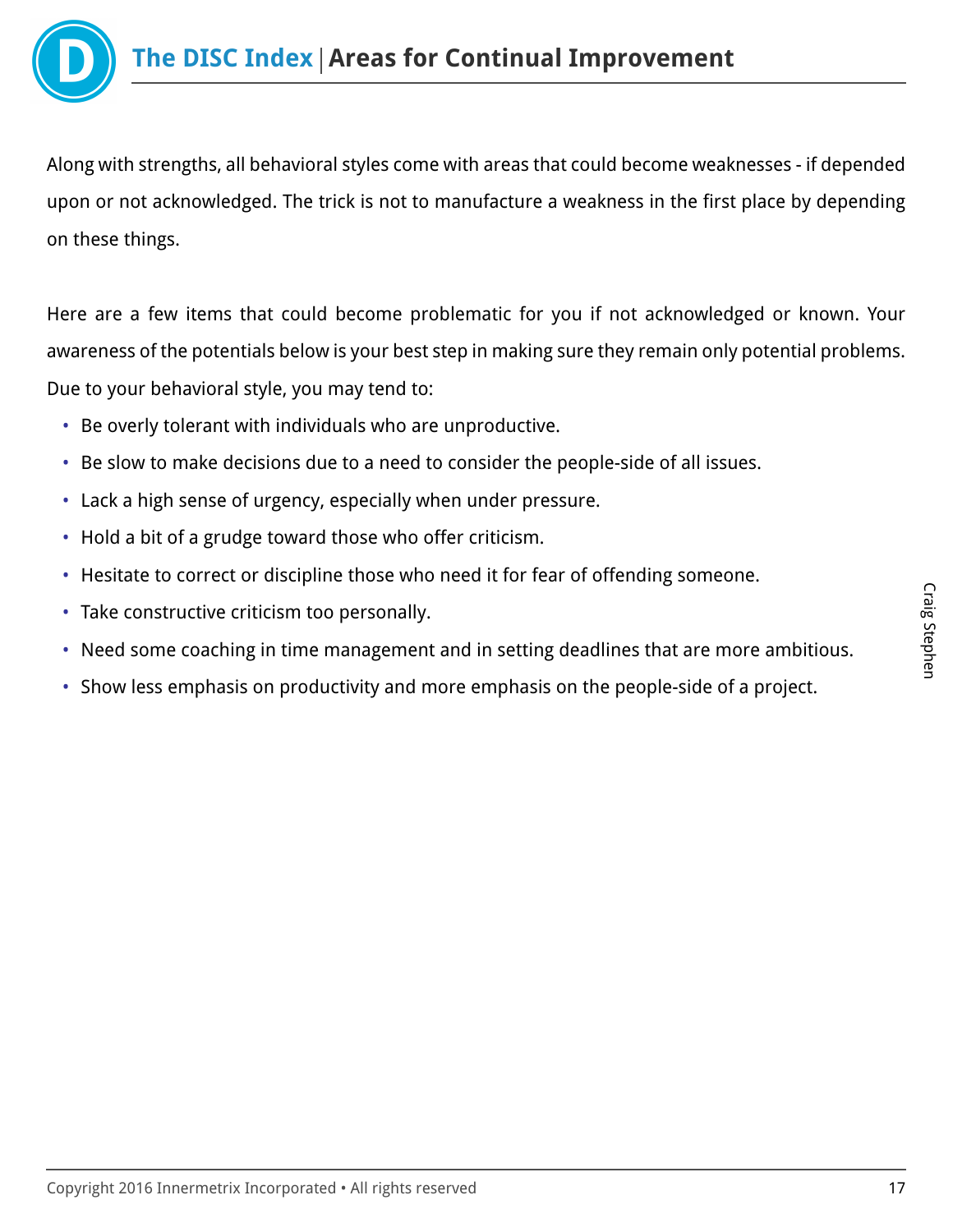

Based on how you tend to behave you have certain preferences for how you like to convey information, teach, instruct or share knowledge with others. This is also true of how you like to receive information and learn. Understanding your behavioral preferences here will help increase your effectiveness in teaching or instructing others, and in being taught and learning.

## **How you prefer to share knowledge or teach:**

- Evaluations based on maximizing the participants' process and success.
- Shows authority by demonstrating trust and participation with the group.
- Wants to know performance outcomes, objectives, etc. and communicates these to the participants.
- Brings imagination and ideas to the training event.
- Structures events to inspire participants to act on their ideas and visions.
- Prefers explicit instructions and measurement criteria to be established with the participants.
- Sincere participation with others as a co-learner or co-facilitator.

#### **How you prefer to receive knowledge or learn:**

- Interacts frequently with others.
- Prefers explicit instructions and measurement criteria.
- Sincere participation with others. Wants to learn and help others learn as well.
- Shows commitment, and wants to be personally involved in learning.
- Prefers learning in groups.
- Shows patience with tedious, technical, and specialty tasks. Does independent practice as well as working with others.
- Wants to know performance outcomes, objectives, etc.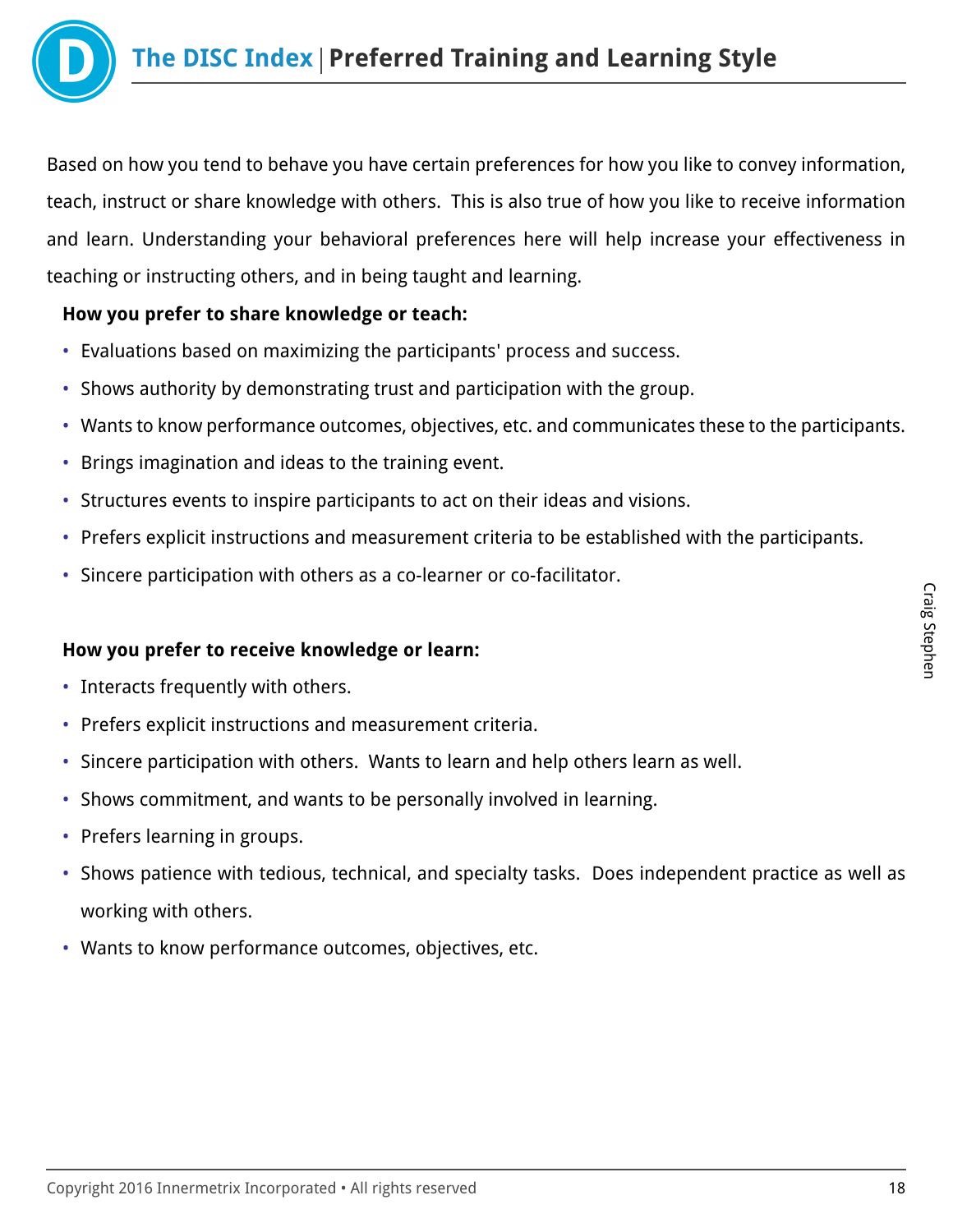

This page is unique in this report because it is the only one that doesn't speak directly to you, rather to those who interact with you. The information below will help others communicate with you more effectively by appealing to your natural behavioral style. The first items are things others SHOULD do to be better understood by you (Do's) and the second list is of things others SHOULD NOT do (Don'ts) if they want you to understand them well.

## **Things to do to effectively communicate with Craig:**

- Plan some extra time in your schedule for talking, relating, and socializing.
- Be casual and informal with gestures and body language.
- Be candid, open, and patient.
- Outline individual tasks and responsibilities in writing.
- Plan to talk about things that support dreams and goals.
- Find some areas of common interest and involvement.
- Present your ideas and opinions in a non-threatening way.

## **Things to avoid to effectively communicate with Craig:**

- Don't be short-tempered, cold, or tight-lipped.
- Don't be rude, abrupt in your delivery.
- Don't threaten with position or power.
- Don't offer assurances and guarantees you can't fulfill.
- Don't legislate or issue edicts.
- Don't be domineering or demanding.
- Don't manipulate or bully into agreeing.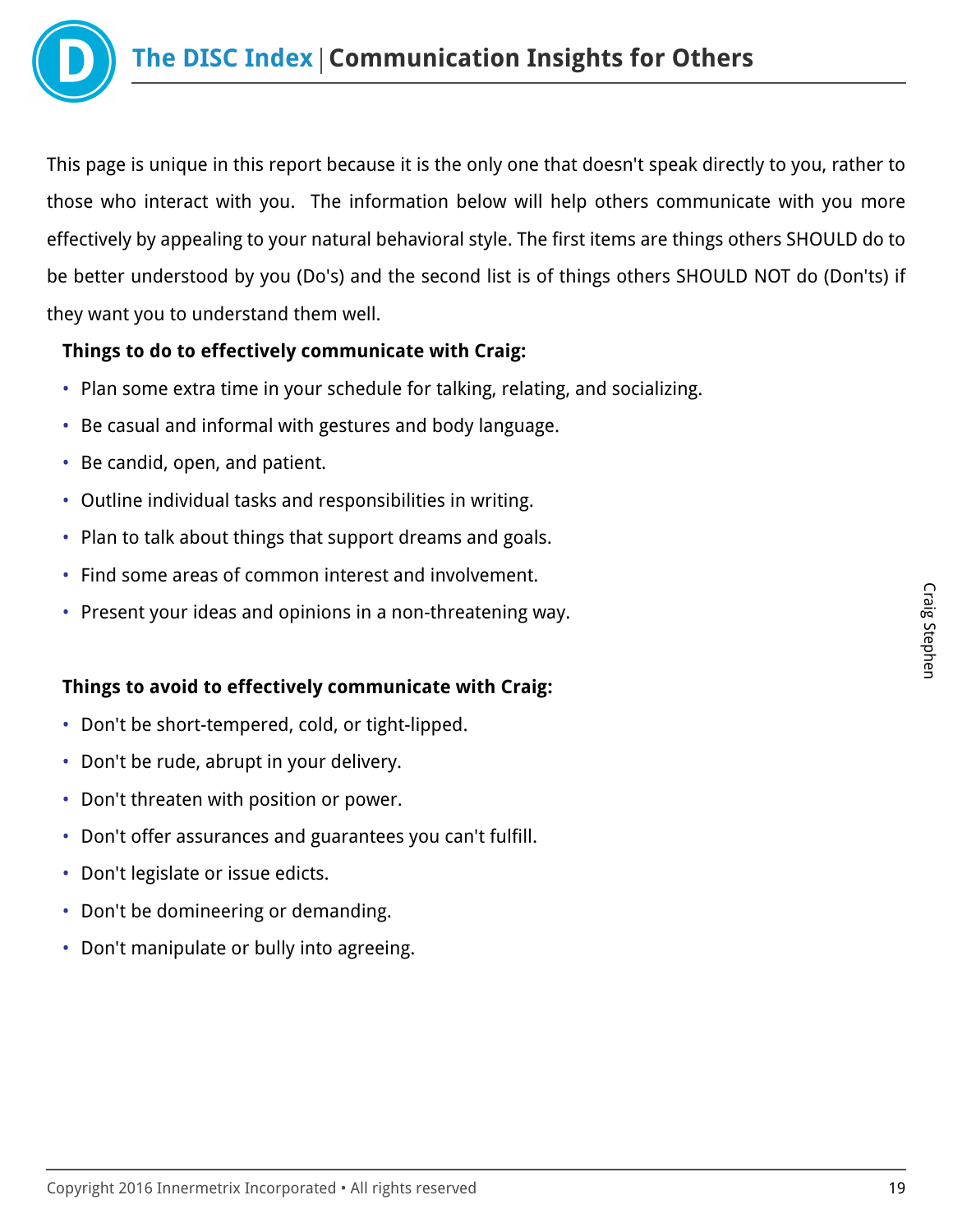

In order to make the most out of the information in this report it is important that you connect it to your life in a tangible way. To help you make this information your own, and pull out the most relevant parts, fill in the blanks below.

\_\_\_\_\_\_\_\_\_\_\_\_\_\_\_\_\_\_\_\_\_\_\_\_\_\_\_\_\_\_\_\_\_\_\_\_\_\_\_\_\_\_\_\_\_\_\_\_\_\_\_\_\_\_\_\_\_\_\_\_\_\_\_\_\_\_\_\_\_\_\_\_\_\_\_\_\_\_\_\_\_\_\_\_\_\_\_\_\_\_\_\_\_\_\_\_\_\_\_\_\_\_\_\_\_\_\_

\_\_\_\_\_\_\_\_\_\_\_\_\_\_\_\_\_\_\_\_\_\_\_\_\_\_\_\_\_\_\_\_\_\_\_\_\_\_\_\_\_\_\_\_\_\_\_\_\_\_\_\_\_\_\_\_\_\_\_\_\_\_\_\_\_\_\_\_\_\_\_\_\_\_\_\_\_\_\_\_\_\_\_\_\_\_\_\_\_\_\_\_\_\_\_\_\_\_\_\_\_\_\_\_\_\_\_

\_\_\_\_\_\_\_\_\_\_\_\_\_\_\_\_\_\_\_\_\_\_\_\_\_\_\_\_\_\_\_\_\_\_\_\_\_\_\_\_\_\_\_\_\_\_\_\_\_\_\_\_\_\_\_\_\_\_\_\_\_\_\_\_\_\_\_\_\_\_\_\_\_\_\_\_\_\_\_\_\_\_\_\_\_\_\_\_\_\_\_\_\_\_\_\_\_\_\_\_\_\_\_\_\_\_\_

\_\_\_\_\_\_\_\_\_\_\_\_\_\_\_\_\_\_\_\_\_\_\_\_\_\_\_\_\_\_\_\_\_\_\_\_\_\_\_\_\_\_\_\_\_\_\_\_\_\_\_\_\_\_\_\_\_\_\_\_\_\_\_\_\_\_\_\_\_\_\_\_\_\_\_\_\_\_\_\_\_\_\_\_\_\_\_\_\_\_\_\_\_\_\_\_\_\_\_\_\_\_\_\_\_\_\_

\_\_\_\_\_\_\_\_\_\_\_\_\_\_\_\_\_\_\_\_\_\_\_\_\_\_\_\_\_\_\_\_\_\_\_\_\_\_\_\_\_\_\_\_\_\_\_\_\_\_\_\_\_\_\_\_\_\_\_\_\_\_\_\_\_\_\_\_\_\_\_\_\_\_\_\_\_\_\_\_\_\_\_\_\_\_\_\_\_\_\_\_\_\_\_\_\_\_\_\_\_\_\_\_\_\_\_

\_\_\_\_\_\_\_\_\_\_\_\_\_\_\_\_\_\_\_\_\_\_\_\_\_\_\_\_\_\_\_\_\_\_\_\_\_\_\_\_\_\_\_\_\_\_\_\_\_\_\_\_\_\_\_\_\_\_\_\_\_\_\_\_\_\_\_\_\_\_\_\_\_\_\_\_\_\_\_\_\_\_\_\_\_\_\_\_\_\_\_\_\_\_\_\_\_\_\_\_\_\_\_\_\_\_\_

\_\_\_\_\_\_\_\_\_\_\_\_\_\_\_\_\_\_\_\_\_\_\_\_\_\_\_\_\_\_\_\_\_\_\_\_\_\_\_\_\_\_\_\_\_\_\_\_\_\_\_\_\_\_\_\_\_\_\_\_\_\_\_\_\_\_\_\_\_\_\_\_\_\_\_\_\_\_\_\_\_\_\_\_\_\_\_\_\_\_\_\_\_\_\_\_\_\_\_\_\_\_\_\_\_\_\_

#### **Decisiveness:**

How is your 'D' score relevant to your life?

**Interacting:** How is your 'I' score relevant to your life?

#### **Stabilizing:**

How is your 'S' score relevant to your life?

#### **Cautiousness:**

How is your 'C' score relevant to your life?

#### **Overall Natural Style:**

What is one way in which your natural style relates to your life?

#### **Overall Adaptive Style:**

What is one way in which your adaptive style relates to your life?

#### **Strength-based insights:**

What specific strengths do you think connect to your success more than any other?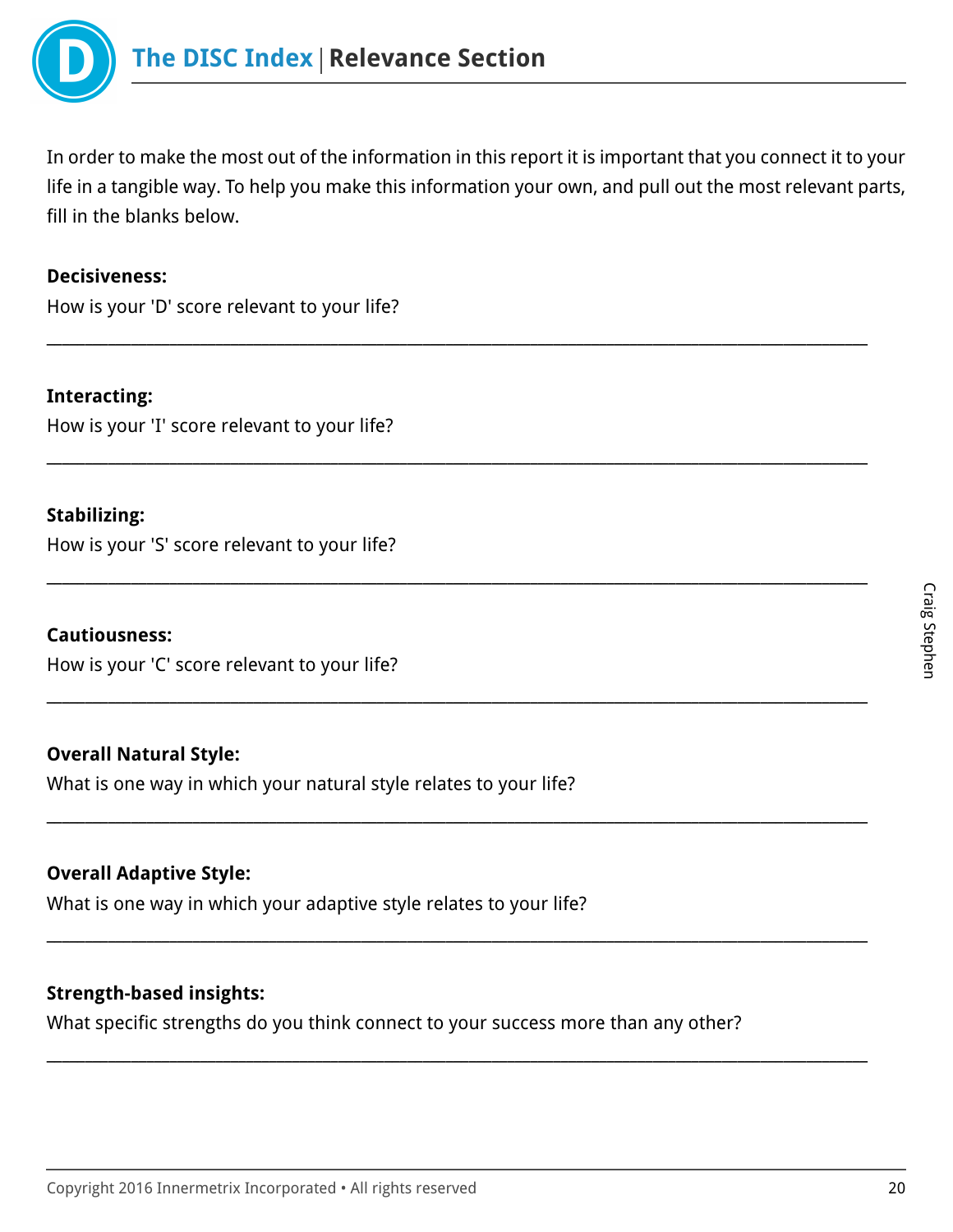

## **Communication Dos and Don'ts:**

What did you learn from understanding your preferred communication style?

\_\_\_\_\_\_\_\_\_\_\_\_\_\_\_\_\_\_\_\_\_\_\_\_\_\_\_\_\_\_\_\_\_\_\_\_\_\_\_\_\_\_\_\_\_\_\_\_\_\_\_\_\_\_\_\_\_\_\_\_\_\_\_\_\_\_\_\_\_\_\_\_\_\_\_\_\_\_\_\_\_\_\_\_\_\_\_\_\_\_\_\_\_\_\_\_\_\_\_\_\_\_\_\_\_\_\_

\_\_\_\_\_\_\_\_\_\_\_\_\_\_\_\_\_\_\_\_\_\_\_\_\_\_\_\_\_\_\_\_\_\_\_\_\_\_\_\_\_\_\_\_\_\_\_\_\_\_\_\_\_\_\_\_\_\_\_\_\_\_\_\_\_\_\_\_\_\_\_\_\_\_\_\_\_\_\_\_\_\_\_\_\_\_\_\_\_\_\_\_\_\_\_\_\_\_\_\_\_\_\_\_\_\_\_

\_\_\_\_\_\_\_\_\_\_\_\_\_\_\_\_\_\_\_\_\_\_\_\_\_\_\_\_\_\_\_\_\_\_\_\_\_\_\_\_\_\_\_\_\_\_\_\_\_\_\_\_\_\_\_\_\_\_\_\_\_\_\_\_\_\_\_\_\_\_\_\_\_\_\_\_\_\_\_\_\_\_\_\_\_\_\_\_\_\_\_\_\_\_\_\_\_\_\_\_\_\_\_\_\_\_\_

\_\_\_\_\_\_\_\_\_\_\_\_\_\_\_\_\_\_\_\_\_\_\_\_\_\_\_\_\_\_\_\_\_\_\_\_\_\_\_\_\_\_\_\_\_\_\_\_\_\_\_\_\_\_\_\_\_\_\_\_\_\_\_\_\_\_\_\_\_\_\_\_\_\_\_\_\_\_\_\_\_\_\_\_\_\_\_\_\_\_\_\_\_\_\_\_\_\_\_\_\_\_\_\_\_\_\_

\_\_\_\_\_\_\_\_\_\_\_\_\_\_\_\_\_\_\_\_\_\_\_\_\_\_\_\_\_\_\_\_\_\_\_\_\_\_\_\_\_\_\_\_\_\_\_\_\_\_\_\_\_\_\_\_\_\_\_\_\_\_\_\_\_\_\_\_\_\_\_\_\_\_\_\_\_\_\_\_\_\_\_\_\_\_\_\_\_\_\_\_\_\_\_\_\_\_\_\_\_\_\_\_\_\_\_

\_\_\_\_\_\_\_\_\_\_\_\_\_\_\_\_\_\_\_\_\_\_\_\_\_\_\_\_\_\_\_\_\_\_\_\_\_\_\_\_\_\_\_\_\_\_\_\_\_\_\_\_\_\_\_\_\_\_\_\_\_\_\_\_\_\_\_\_\_\_\_\_\_\_\_\_\_\_\_\_\_\_\_\_\_\_\_\_\_\_\_\_\_\_\_\_\_\_\_\_\_\_\_\_\_\_\_

## **Ideal Job Climate:**

How well does your current climate fit your behavioral style?

#### **Effectiveness:**

What is one way in which you could become more effective?

#### **Motivation:**

How can you stay more motivated?

#### **Improvement:**

What is something you learned that you can use to improve your performance?

#### **Training/Learning:**

What did you learn that could help you instruct others better, or learn more effectively?